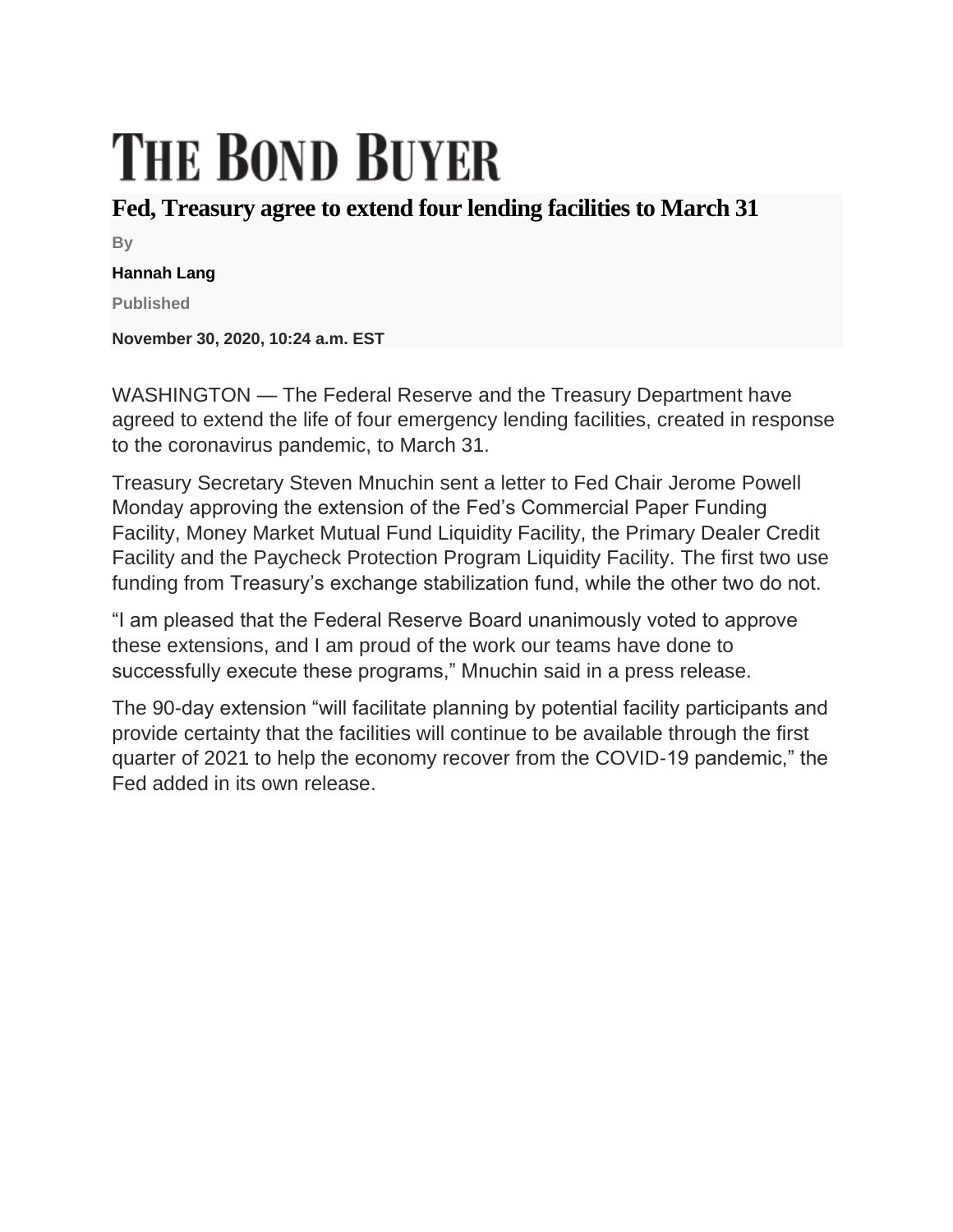

*Treasury Secretary Steven Mnuchin, right, sent a letter to Fed Chair Jerome Powell Monday approving the extension of the programs. Bloomberg News*

The agreement to lengthen the life of those facilities follows an exchange Mnuchin and Powell had earlier this month, in which Mnuchin requested that the Fed vote to extend the four programs for 90 days past Dec. 31.

Mnuchin also asked that the central bank return money appropriated by Congress for five separate emergency lending programs, which [will shut down](https://www.americanbanker.com/news/treasury-wants-cares-act-programs-to-expire-fed-says-not-so-fast) at the end of this year.

The Fed had pushed back against Treasury's request to return the funds, saying in a statement that the central bank "would prefer that the full suite of emergency facilities established during the coronavirus pandemic continue to serve their important role as a backstop for our still-strained and vulnerable economy."

But Powell later agreed to return the unused money, which was used to fund the Main Street Lending Program, the Municipal Liquidity Facility, the Primary Market Corporate Credit Facility, the Secondary Market Corporate Credit Facility and the Term Asset-Backed Loan Facility.